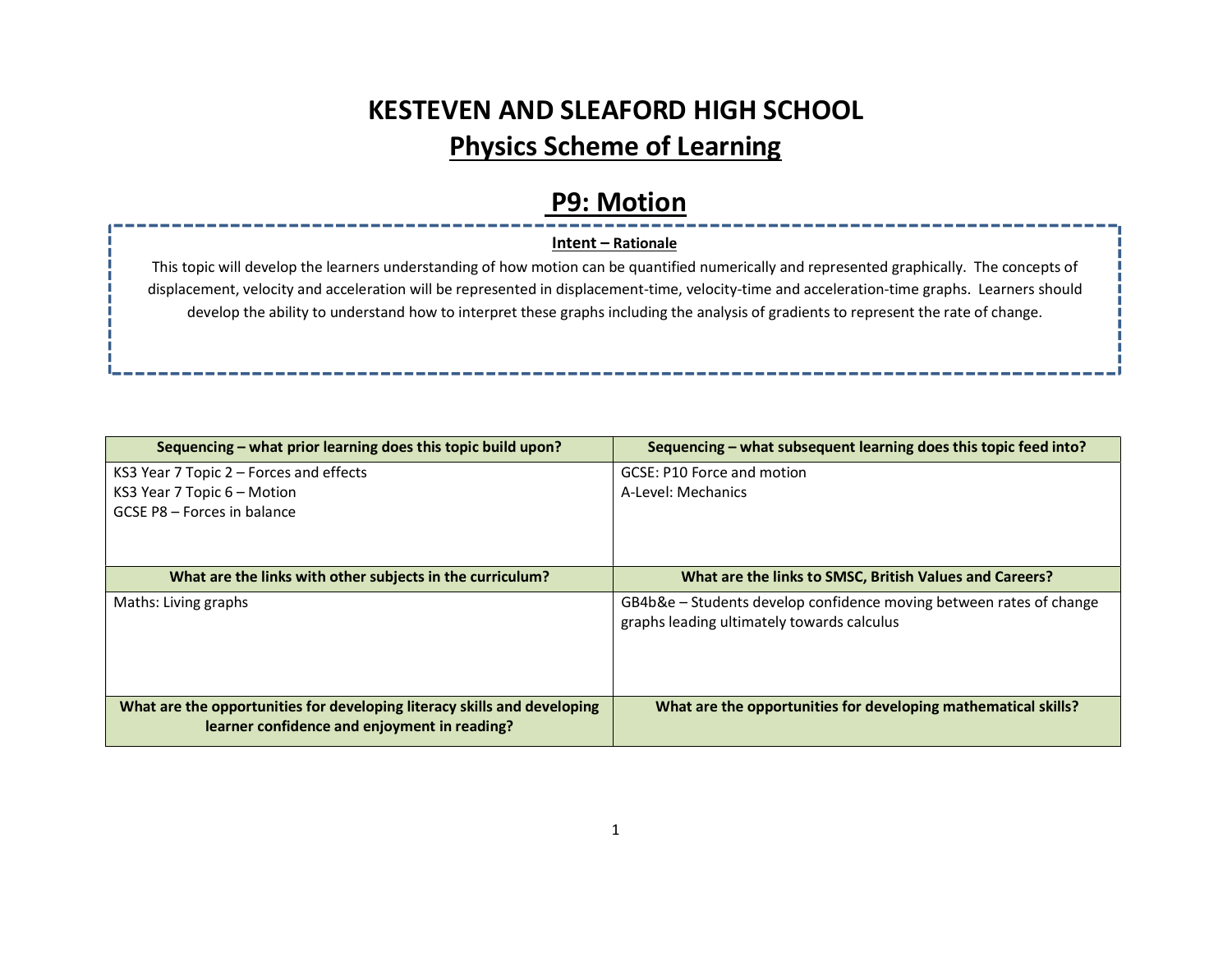## KESTEVEN AND SLEAFORD HIGH SCHOOL

| <b>FROM THE LIBRARY</b>          | Make calculations using ratios and proportional reasoning to convert<br>$\bullet$                                                                                                      |
|----------------------------------|----------------------------------------------------------------------------------------------------------------------------------------------------------------------------------------|
| Designs in Science: Movement-530 | units and to compute rates (1c, 3c).                                                                                                                                                   |
| Force and Motion-531             | Relate changes and differences in motion to appropriate distance-<br>time, and velocity-time graphs, and interpret lines and slopes (4a, 4b,<br>$4c, 4d$ .                             |
|                                  | Interpret enclosed areas in velocity-time graphs (4a, 4b, 4c, 4d, 4f).                                                                                                                 |
|                                  | Apply formulae relating distance, time and speed, for uniform motion,<br>and for motion with uniform acceleration, and calculate average speed<br>for non-uniform motion (1a, 1c, 3c). |
|                                  | Estimate how the distances required for road vehicles to stop in an<br>emergency, varies over a range of typical speeds (1c, 1d, 2c, 2h, 3b,<br>3c).                                   |
|                                  | Apply formulae relating force, mass and relevant physical constants,<br>including gravitational field strength, to explore how changes in these<br>are inter-related (1c, 3b, 3c).     |
|                                  | Apply formulae relating force, mass, velocity and acceleration to<br>explain how the changes involved are inter-related (3b, 3c, 3d).                                                  |
|                                  | Estimate, for everyday road transport, the speed, accelerations and<br>forces involved in large accelerations (1d, 2b, 2h, 3c).                                                        |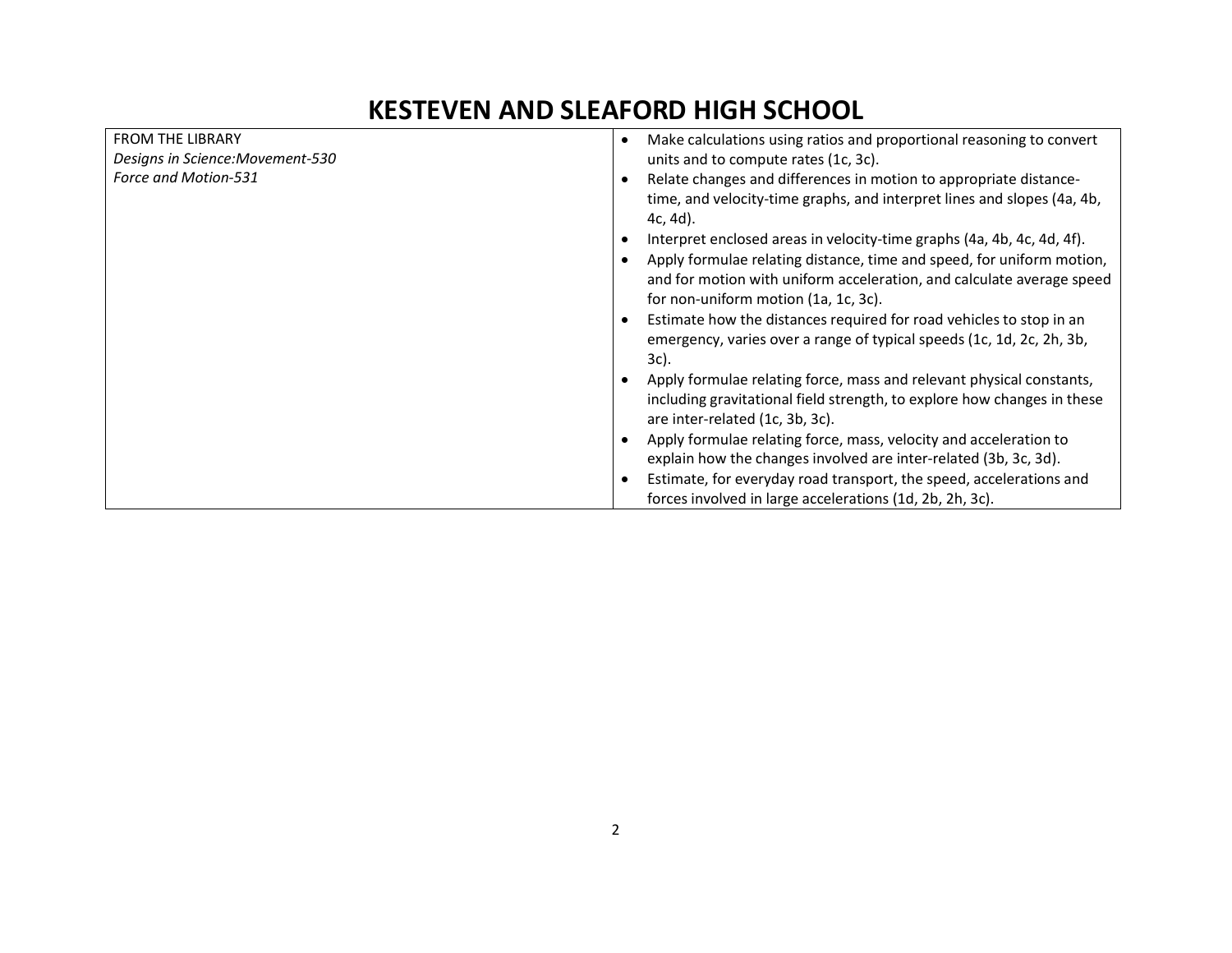# KESTEVEN AND SLEAFORD HIGH SCHOOL Physics Scheme of Learning

### P9: Motion

#### Intent – Concepts

| What knowledge will students gain and what skills will they develop as a consequence of this topic?                                                                                                                                                                                                                                                                                                                                                            |                                                                          |  |  |
|----------------------------------------------------------------------------------------------------------------------------------------------------------------------------------------------------------------------------------------------------------------------------------------------------------------------------------------------------------------------------------------------------------------------------------------------------------------|--------------------------------------------------------------------------|--|--|
| Know<br>State that the gradient of a distance-time graph represents the speed. Estimate typical speeds for walking, running, and cycling. Describe the difference<br>between speed and velocity using an appropriate example. Measure the acceleration of an object as it moves down a ramp. Identify changes in speed on a<br>distance-time graph using change in gradient.                                                                                   |                                                                          |  |  |
| Apply<br>Use the gradients of distance-time graphs to compare the speeds of objects. Calculate the speed of an object and the time taken to travel a given<br>distance using the speed equation. Calculate the change in velocity for an object under constant acceleration for a given period of time. Calculate the<br>distance travelled using information taken from a velocity-time graph for one section of motion.                                      |                                                                          |  |  |
| <b>Extend</b>                                                                                                                                                                                                                                                                                                                                                                                                                                                  |                                                                          |  |  |
| Compare and contrast the features of a distance-time, displacement-time, and velocity-time graph. Extract data from a distance-time graph to calculate<br>the speed of an object at various points in its motion. Combine equations relating to velocity and acceleration in multi-step calculations. Apply<br>transformations of the equation v2 - u2 = 2as in calculations involving change in velocity and acceleration where both velocities are non-zero. |                                                                          |  |  |
| What subject specific language will be used and developed in this topic?                                                                                                                                                                                                                                                                                                                                                                                       | What opportunities are available for assessing the progress of students? |  |  |
| acceleration                                                                                                                                                                                                                                                                                                                                                                                                                                                   | P9 L5 End of topic Test                                                  |  |  |
| change of velocity per second (in metres per second per second, $m/s2$ )<br>deceleration<br>change of velocity per second when an object slows down                                                                                                                                                                                                                                                                                                            | Past exam question assessed homework "Parachute Jump"                    |  |  |
| displacement                                                                                                                                                                                                                                                                                                                                                                                                                                                   | Teams assignment                                                         |  |  |
| distance in a given direction<br>gradient (of a straight line graph)                                                                                                                                                                                                                                                                                                                                                                                           |                                                                          |  |  |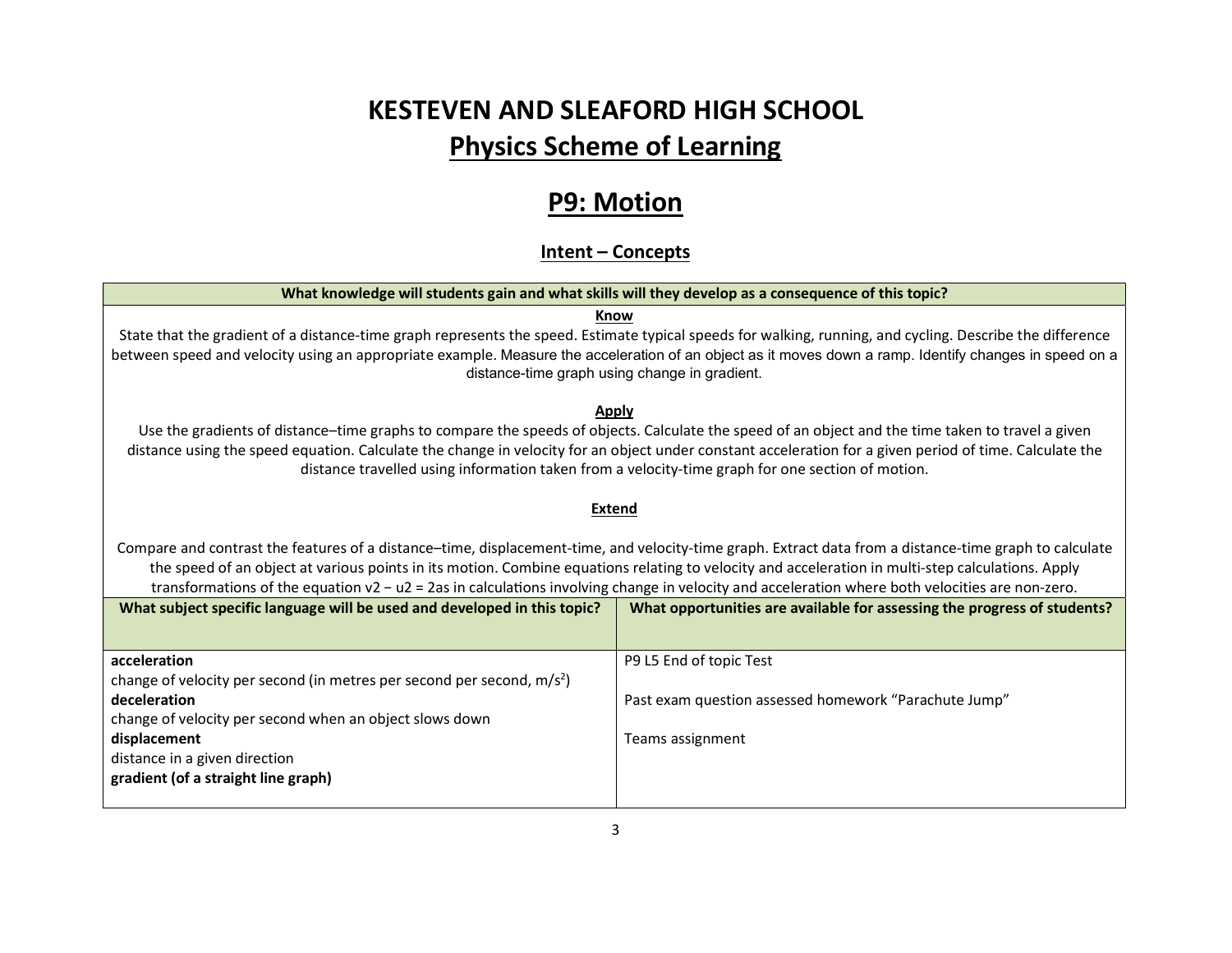### KESTEVEN AND SLEAFORD HIGH SCHOOL

| change of the quantity plotted on the y-axis divided by the change of the                                   |  |
|-------------------------------------------------------------------------------------------------------------|--|
| quantity plotted on the x-axis                                                                              |  |
| tangent                                                                                                     |  |
| a straight line drawn to touch a point on a curve so it has the same gradient<br>as the curve at that point |  |
| velocity                                                                                                    |  |
| speed in a given direction (in metres/second, m/s)                                                          |  |

#### Intent – Concepts

| Lesson title                      | <b>Learning challenge</b>                                                                                                                             | <b>Higher level challenge</b>                                                                                                                                                                                                                        | <b>Suggested activities and resources</b>                    |
|-----------------------------------|-------------------------------------------------------------------------------------------------------------------------------------------------------|------------------------------------------------------------------------------------------------------------------------------------------------------------------------------------------------------------------------------------------------------|--------------------------------------------------------------|
| 1. Speed and Distance-Time Graphs | I can explain how to calculate speed<br>using the equation: speed $=$<br>distance / time<br>I can interpret information from a<br>distance-time graph | I can extract data from a distance-<br>time graph to calculate the speed of<br>an object at various points in its<br>motion.<br>I can perform calculations of speed,<br>distance, and time which involve<br>conversion to and from SI base<br>units. | Demo (data logger and ultrasound<br>distance sensor)<br>Link |
| 2. Velocity and Acceleration      | I can explain the difference<br>between speed and velocity<br>I can explain how to calculate<br>acceleration                                          | I can compare and contrast the<br>features of a distance-time,<br>displacement-time, and velocity-<br>time graph.<br>I can combine equations relating to<br>velocity and acceleration in multi-<br>step calculations.                                | Demo (data logger, light gate and<br>double mask)<br>Link    |
| 3. Velocity-time graphs           | I can explain how to calculate<br>acceleration and distance from a<br>velocity-time graph                                                             | I can calculate the acceleration of<br>an object from values taken from a<br>velocity-time graph.                                                                                                                                                    | Demo (data logger and ultrasound<br>distance sensor)<br>Link |